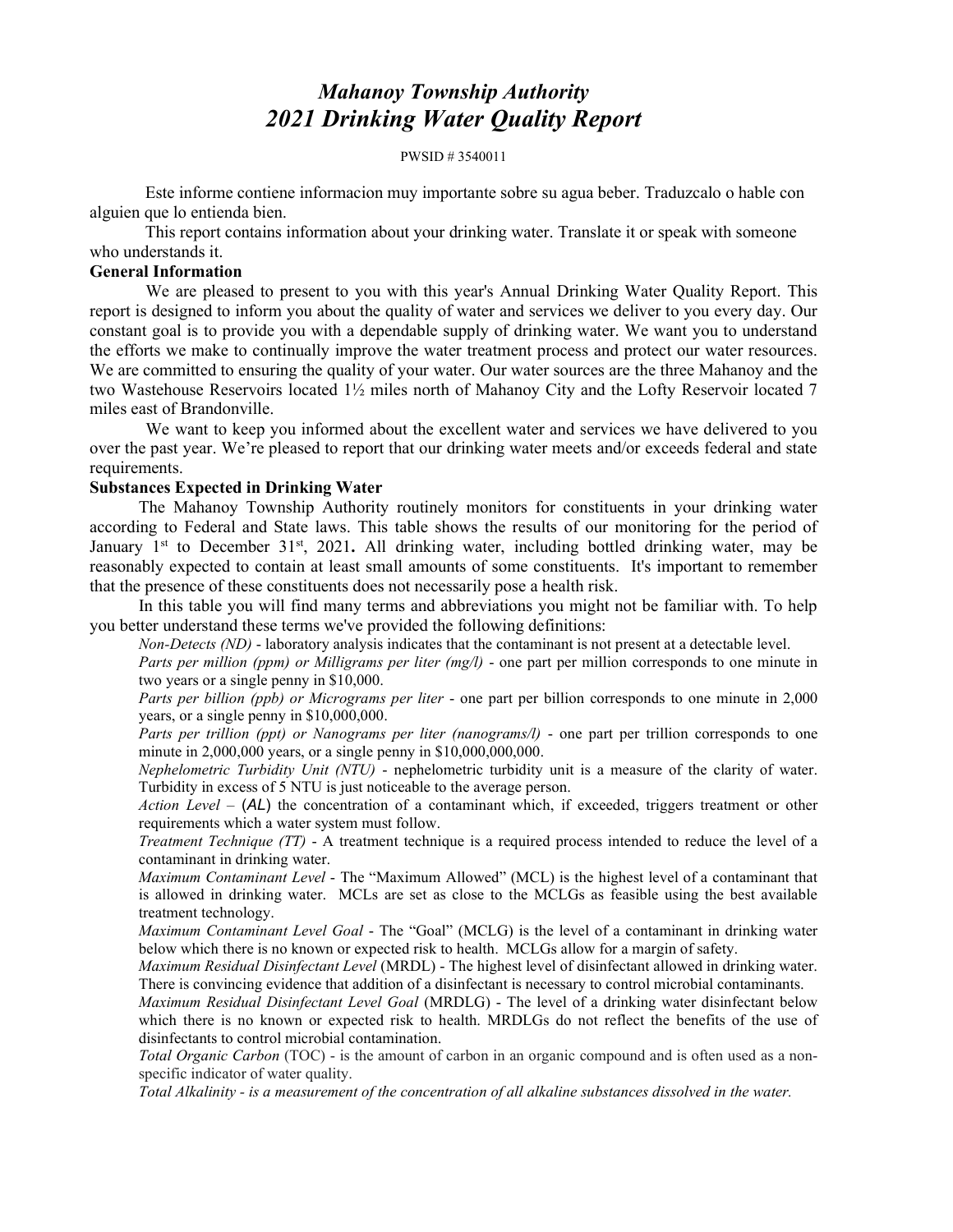| <b>TEST RESULTS</b>                                 |                  |                      |              |                |                                                                      |                                                                                                              |
|-----------------------------------------------------|------------------|----------------------|--------------|----------------|----------------------------------------------------------------------|--------------------------------------------------------------------------------------------------------------|
| <b>Microbiological Contaminants</b>                 |                  |                      |              |                |                                                                      |                                                                                                              |
| (Unit)<br>Contaminant<br>$\sigma$ f<br>measurement) | Violation<br>Y/N | Level<br>Detected    | Range        | <b>MCLG</b>    | <b>MCL</b>                                                           | Likely Source of Contamination                                                                               |
| Total Coliform Bacteria                             | N                |                      | a            | $\theta$       | presence of coliform<br>bacteria in $\leq 4\%$ of<br>monthly samples | Naturally present in the environment                                                                         |
| Turbidity (ntu)                                     | N                |                      | $\mathbf b$  | N/A            | <b>TT</b>                                                            | Soil runoff                                                                                                  |
| <b>Inorganic Contaminants</b>                       |                  |                      |              |                |                                                                      |                                                                                                              |
| (Unit)<br>Contaminant<br>of<br>measurement)         | Violation<br>Y/N | Level<br>Detected    | Range        | <b>MCLG</b>    | <b>MCL</b>                                                           | Likely Source of Contamination                                                                               |
| Copper (ppm)                                        | N                | .044                 | $\mathbf{c}$ | 1.3            | $AL=1.3$                                                             | Corrosion of household plumbing<br>systems; erosion of natural deposits;<br>leaching from wood preservatives |
| Lead (ppb)                                          | N                | Less<br>than<br>.001 | $\mathbf{c}$ | .015           | $AL = .015$                                                          | Corrosion of household plumbing<br>systems, erosion of natural deposits                                      |
| <b>Disinfectants</b>                                |                  |                      |              |                |                                                                      |                                                                                                              |
| Disinfectant<br>(Unit<br>$\sigma$ f<br>measurement) | Violation<br>Y/N | Level<br>Detected    | Range        | <b>MRDL</b>    | <b>MRDLG</b>                                                         | Likely Source of Contamination                                                                               |
| Chlorine (ppm)                                      | N                | 1.1                  | 1.1<br>1.5   | $\overline{4}$ | 4                                                                    | Entry Point: Water additive used to<br>control microbes                                                      |
| Chlorine (ppm)                                      | N                | 1.1                  | 0.7<br>1.4   | $\overline{4}$ | 4                                                                    | Distribution Residual; Water additive<br>used to control microbes                                            |
| <b>Total Trihalomethanes</b>                        | N                | .0314                | d            | .080           | .080                                                                 | Distribution sampling.                                                                                       |
| Haloacetic Acids                                    | N                | .0228                | $\mathbf d$  | .060           | .060                                                                 | Distribution sampling.                                                                                       |
|                                                     |                  |                      |              |                |                                                                      |                                                                                                              |
| <b>TEST RESULTS</b>                                 |                  |                      |              |                |                                                                      |                                                                                                              |
|                                                     | Violation<br>Y/N | Level<br>Detected    | Range        |                |                                                                      |                                                                                                              |
| <b>TOC</b>                                          | N                |                      | e            |                |                                                                      |                                                                                                              |
| <b>Total Alkalinity</b>                             | N                |                      | e            |                |                                                                      |                                                                                                              |

Footnotes: (a) Two total coliform samples are analyzed weekly.

- (b) 100% of turbidity samples met the turbidity limits.
- (c) None of the 20 samples we collected exceeded the action levels.
- (d) These are sampled quarterly and averaged for the year.
- (e) These are sampled quarterly for each calendar year.

# Contacts and Meetings

 If you have any questions about this report or concerning your water utility, please contact our General Manager at (570)773-0650. We want our valued customers to be informed about their water utility. If you want to learn more, please attend any of our regularly scheduled meetings. They are held on the third Wednesday of each month at 6:00 PM at the Mahanoy Township Authority Office.

# Educational Information

All sources of drinking water are subject to potential contamination by constants that are naturally